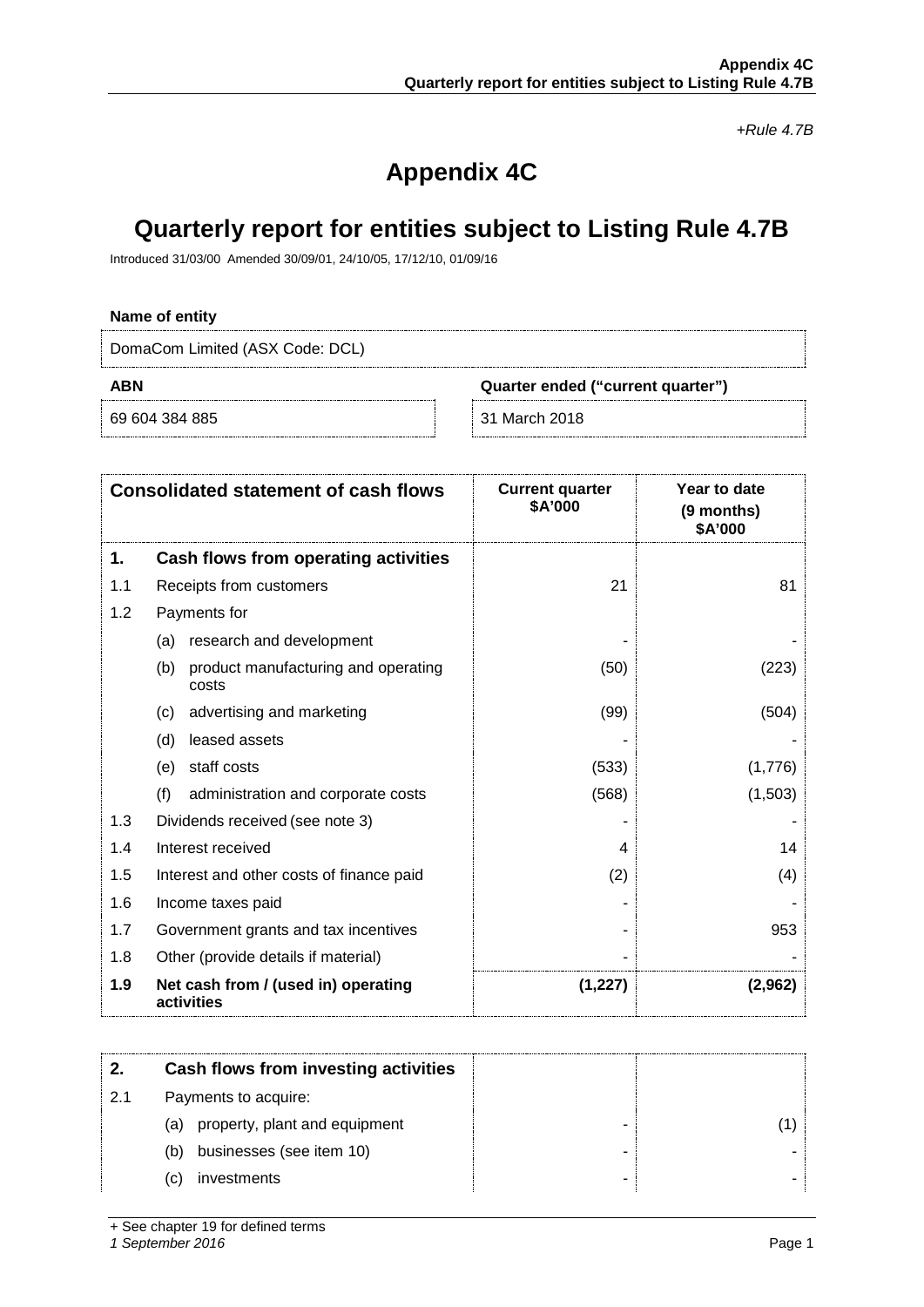|                  | <b>Consolidated statement of cash flows</b>                                     | <b>Current quarter</b><br>\$A'000 | Year to date<br>(9 months)<br>\$A'000 |
|------------------|---------------------------------------------------------------------------------|-----------------------------------|---------------------------------------|
|                  | (d)<br>intellectual property                                                    |                                   |                                       |
|                  | other non-current assets (payments for<br>(e)<br>capitalised development costs) | (183)                             | (582)                                 |
| $2.2\phantom{0}$ | Proceeds from disposal of:                                                      |                                   |                                       |
|                  | property, plant and equipment<br>(a)                                            |                                   |                                       |
|                  | businesses (see item 10)<br>(b)                                                 |                                   |                                       |
|                  | investments<br>(c)                                                              |                                   |                                       |
|                  | (d)<br>intellectual property                                                    |                                   |                                       |
|                  | other non-current assets<br>(e)                                                 |                                   |                                       |
| 2.3              | Cash flows from loans to other entities                                         |                                   |                                       |
| 2.4              | Dividends received (see note 3)                                                 |                                   |                                       |
| 2.5              | Other (provide details if material)                                             |                                   |                                       |
| 2.6              | Net cash from / (used in) investing<br>activities                               | (183)                             | (583)                                 |

| 3.   | Cash flows from financing activities                                           |       |       |
|------|--------------------------------------------------------------------------------|-------|-------|
| 3.1  | Proceeds from issues of shares                                                 | 101   | 101   |
| 3.2  | Proceeds from issue of convertible notes                                       | 1,250 | 1,650 |
| 3.3  | Proceeds from exercise of share options                                        |       |       |
| 3.4  | Transaction costs related to issues of<br>shares, convertible notes or options | (100) | (121) |
| 3.5  | Proceeds from borrowings                                                       |       |       |
| 3.6  | Repayment of borrowings                                                        |       |       |
| 3.7  | Transaction costs related to loans and<br>borrowings                           |       |       |
| 3.8  | Dividends paid                                                                 |       |       |
| 3.9  | Other (provide details if material)                                            |       |       |
| 3.10 | Net cash from / (used in) financing<br>activities                              | 1,251 | 1,630 |

|     | Net increase / (decrease) in cash and<br>cash equivalents for the period |         |         |
|-----|--------------------------------------------------------------------------|---------|---------|
| 4.1 | Cash and cash equivalents at beginning of<br>quarter/year to date        | 948     | 2.705   |
| 4.2 | Net cash from / (used in) operating<br>activities (item 1.9 above)       | (1,227) | (2,962) |
| 4.3 | Net cash from / (used in) investing activities<br>(item 2.6 above)       | (183)   | (583)   |
| 4.4 | Net cash from / (used in) financing activities<br>(item 3.10 above)      | 1.251   | 1.630   |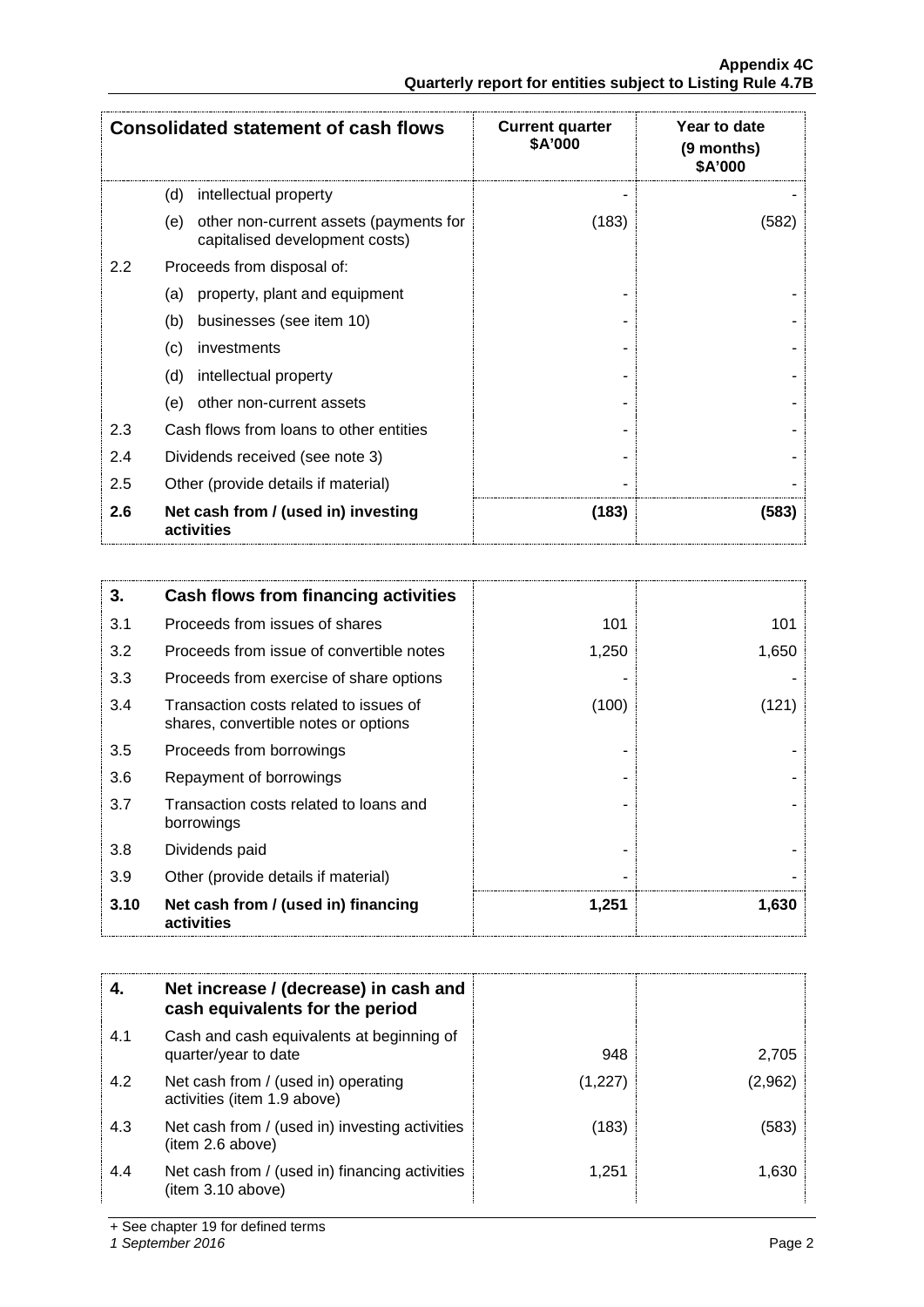-

| Consolidated statement of cash flows |                                                      | <b>Current quarter</b><br>\$A'000 | Year to date<br>(9 months)<br><b>\$A'000</b> |
|--------------------------------------|------------------------------------------------------|-----------------------------------|----------------------------------------------|
| 4.5                                  | Effect of movement in exchange rates on<br>cash held |                                   |                                              |
| 4.6                                  | Cash and cash equivalents at end of<br>quarter       | 789                               |                                              |

| 5.  | Reconciliation of cash and cash<br>equivalents<br>at the end of the quarter (as shown in the<br>consolidated statement of cash flows) to the<br>related items in the accounts | <b>Current quarter</b><br>\$A'000 | <b>Previous quarter</b><br>\$A'000 |
|-----|-------------------------------------------------------------------------------------------------------------------------------------------------------------------------------|-----------------------------------|------------------------------------|
| 5.1 | <b>Bank balances</b>                                                                                                                                                          | 749                               | 749                                |
| 5.2 | Call deposits                                                                                                                                                                 |                                   |                                    |
| 5.3 | <b>Bank overdrafts</b>                                                                                                                                                        |                                   |                                    |
| 5.4 | Other (1 Month Term Deposit)                                                                                                                                                  | 4በ                                |                                    |
| 5.5 | Cash and cash equivalents at end of<br>quarter (should equal item 4.6 above)                                                                                                  | 789                               |                                    |

# **6.** Payments to directors of the entity and their associates

- 6.1 Aggregate amount of payments to these parties included in item 1.2
- 6.2 Aggregate amount of cash flow from loans to these parties included in item 2.3
- 6.3 Include below any explanation necessary to understand the transactions included in items 6.1 and 6.2

Payment of remuneration to executive and non-executive directors and their related parties.

- **7. Payments to related entities of the entity and their associates**
- 7.1 Aggregate amount of payments to these parties included in item 1.2
- 7.2 Aggregate amount of cash flow from loans to these parties included in item 2.3
- 7.3 Include below any explanation necessary to understand the transactions included in items 7.1 and 7.2

| <b>Current quarter</b><br>\$A'000 |  |
|-----------------------------------|--|
|                                   |  |
|                                   |  |
|                                   |  |

| <b>Current quarter</b><br>\$A'000 |       |
|-----------------------------------|-------|
|                                   | (139) |
|                                   |       |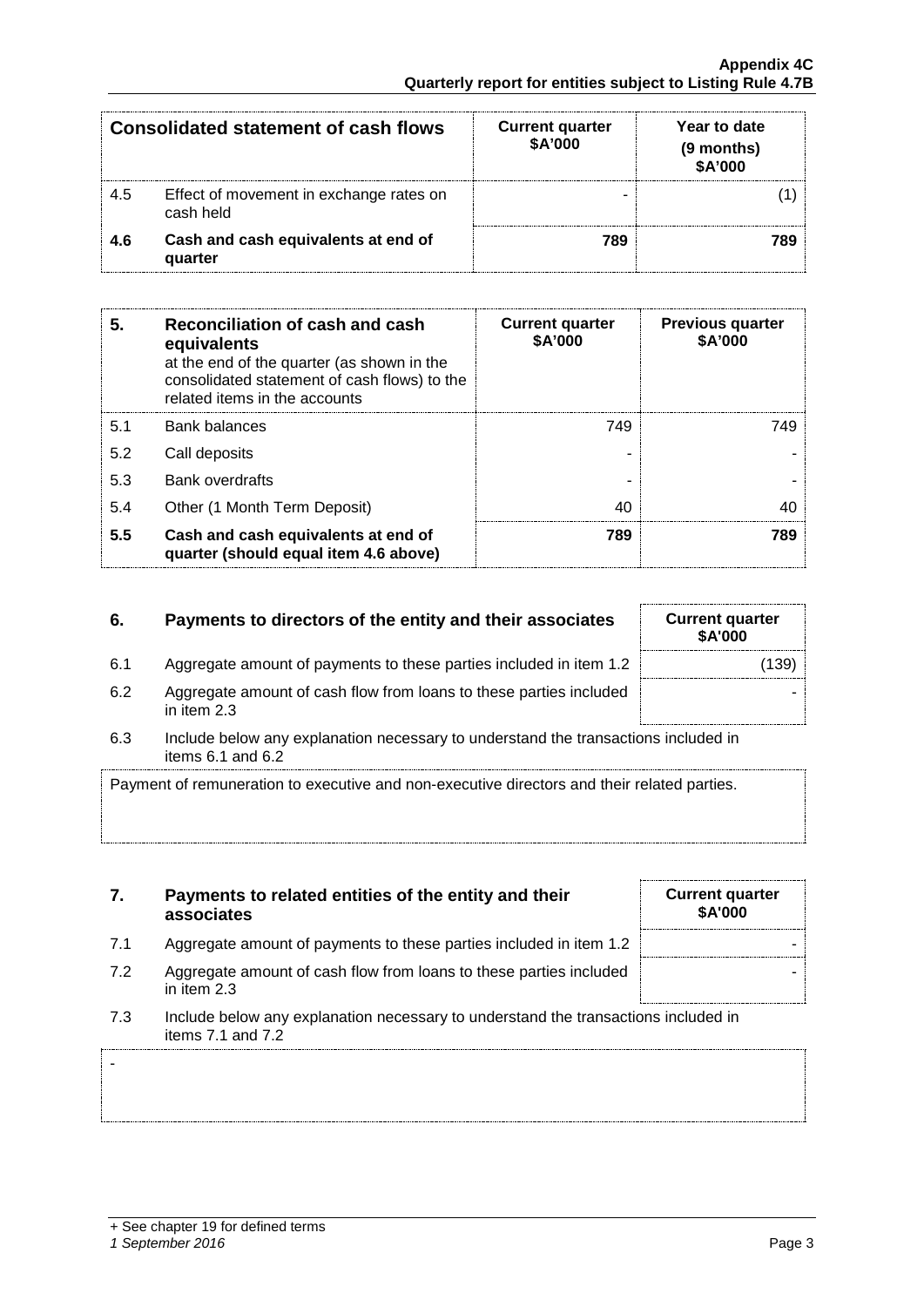| 8. | <b>Financing facilities available</b> |
|----|---------------------------------------|
|    | Add notes as necessary for an         |
|    | understanding of the position         |

- 
- 8.2 Credit standby arrangements
- 8.3 Other (please specify)

| 8.  | <b>Financing facilities available</b><br>Add notes as necessary for an<br>understanding of the position | <b>Total facility amount</b><br>at quarter end<br>\$A'000 | Amount drawn at<br>quarter end<br>\$A'000 |
|-----|---------------------------------------------------------------------------------------------------------|-----------------------------------------------------------|-------------------------------------------|
| 8.1 | Loan facilities                                                                                         |                                                           |                                           |
| 8.2 | Credit standby arrangements                                                                             | -                                                         |                                           |
| 8.3 | Other (please specify)                                                                                  | See below                                                 | See below                                 |

8.4 Include below a description of each facility above, including the lender, interest rate and whether it is secured or unsecured. If any additional facilities have been entered into or are proposed to be entered into after quarter end, include details of those facilities as well.

On 15 January 2018 \$1,000,000 was raised through the issue of an unsecured Convertible Note to The Australian Special Opportunity Fund through The Lind Partners, repayable over 24 months with an initial repayment holiday of 120 days. DomaCom will make 20 monthly repayments of A\$63,000 in either shares or cash (at DomaCom's option). The monthly repayment amount in shares will be determined using 90% of the average of 3 daily VWAPs as selected by Lind during the 20 business days preceding the monthly repayment. The  $20<sup>th</sup>$  and final payment is scheduled to take place in December 2019. The ASX announcement on 4<sup>th</sup> April 2018 provides further details, including the maximum number of shares to be issued if repaid in shares.

\$650,000 was raised through the issue of unsecured 3 Year Convertible Notes on 25 January 2018 to various note holders with an annual coupon of 10% payable quarterly in arrears.

Entered into after the 31 March 2018 quarter end

\$300,000 factoring of FY2018 R&D Claim through a private sophisticated investor. Unsecured.

\$230,000 factoring of FY2018 R&D Claim through R&D Capital Partners Pty Ltd. Secured on FY2018 R&D claim.

Interest rates charged over the period of the factoring range between 1.25% per month and 10% per quarter.

| 9.  | <b>Estimated cash outflows for next quarter</b>    | <b>SA'000</b> |
|-----|----------------------------------------------------|---------------|
| 9.1 | Research and development                           |               |
| 9.2 | Product manufacturing and operating costs          | 36            |
| 9.3 | Advertising and marketing                          | 38            |
| 9.4 | Leased assets                                      |               |
| 9.5 | Staff costs                                        |               |
| 9.6 | Administration and corporate costs                 | 275           |
| 9.7 | Other (payments for capitalised development costs) | 164           |
| 9.8 | <b>Total estimated cash outflows</b>               | 953           |